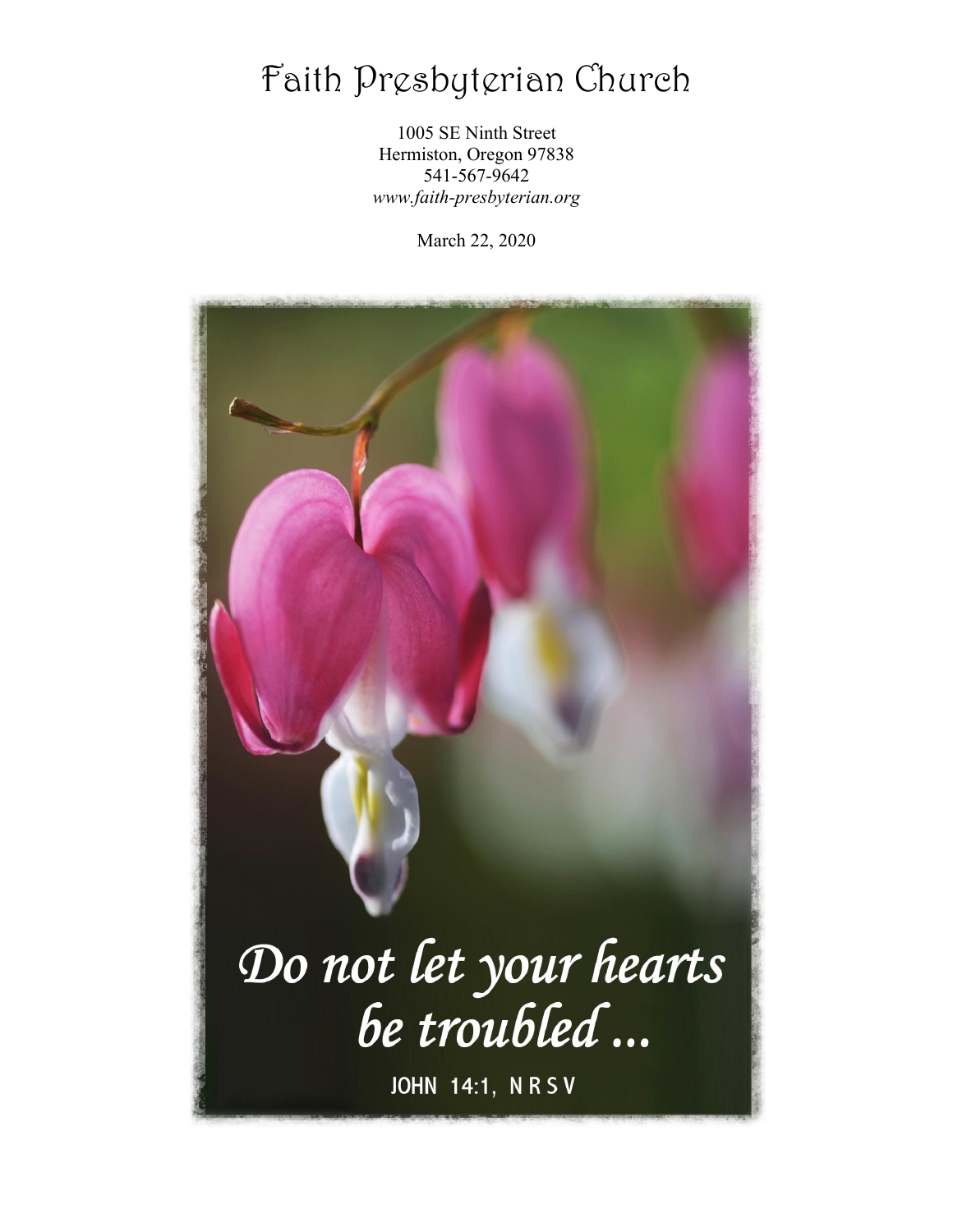As a start to worship, take a moment to set aside a space for worship in your home. Maybe open a Bible and place on the table or coffee table. Also, consider lighting a couple candles. This is something that helps you set aside time and space to worship God.

#### Opening Prayer

Almighty God, you are the way, the truth and the life. Remind us of your Truth as we turn to your word. We are thankful for the life you give us. Hear our praise as we gather to worship you today. Amen.

| Call to Worship | Psalm 86                                                           |
|-----------------|--------------------------------------------------------------------|
| Leader:         | All the nations you have made shall come and bow down before you,  |
|                 | O Lord, and shall glorify your name.                               |
| <b>People:</b>  | For you are great and do wondrous things; you alone are God.       |
| Leader:         | Teach us your way, O Lord, that we may walk in your truth;         |
| People:         | Give us undivided hearts to revere your name.                      |
| Leader:         | We will give thanks to you, O Lord our God, with our whole hearts, |
| People:         | And we will glorify your name forever.                             |
| Leader:         | Let us worship the Lord.                                           |
| Hymn            | Come, Thou Fount of Every Blessing<br>#11                          |

| ттушш | COME, THOU FOUND OF EVERY DIESSING      |  |
|-------|-----------------------------------------|--|
|       | $(www.youtube.com/watch?v=FU1u6Lmz27A)$ |  |

#### **Prayer of Confession**

**Gracious and loving God, in the birth of your son you have sent light into the world. He is the way, the truth, and the life and he invites us to follow him. Too often, and too easily, we have strayed from the Jesus way. We have turned from his light to shadowy paths of our own making. Forgive and us and bring us back to the way of light and life. Draw us close to you again and move us to walk and live as Jesus walked and lived. Lead us even now as we offer our silent prayers of confession…** 

#### Assurance of Pardon

In Jesus Christ we receive keys to the Kingdom of God, and new life has been opened to us. The key to a new life is God's forgiveness in Jesus Christ. Believe the good news. In Christ, we are forgiven. Amen

#### \*The Gloria Patri

Glory be to the Father and to the Son and to the Holy Ghost. As it was in the beginning, is now, and ever shall be. World without end Amen.

Scripture Genesis 44: 1-13, 30-34 John 14: 1-14